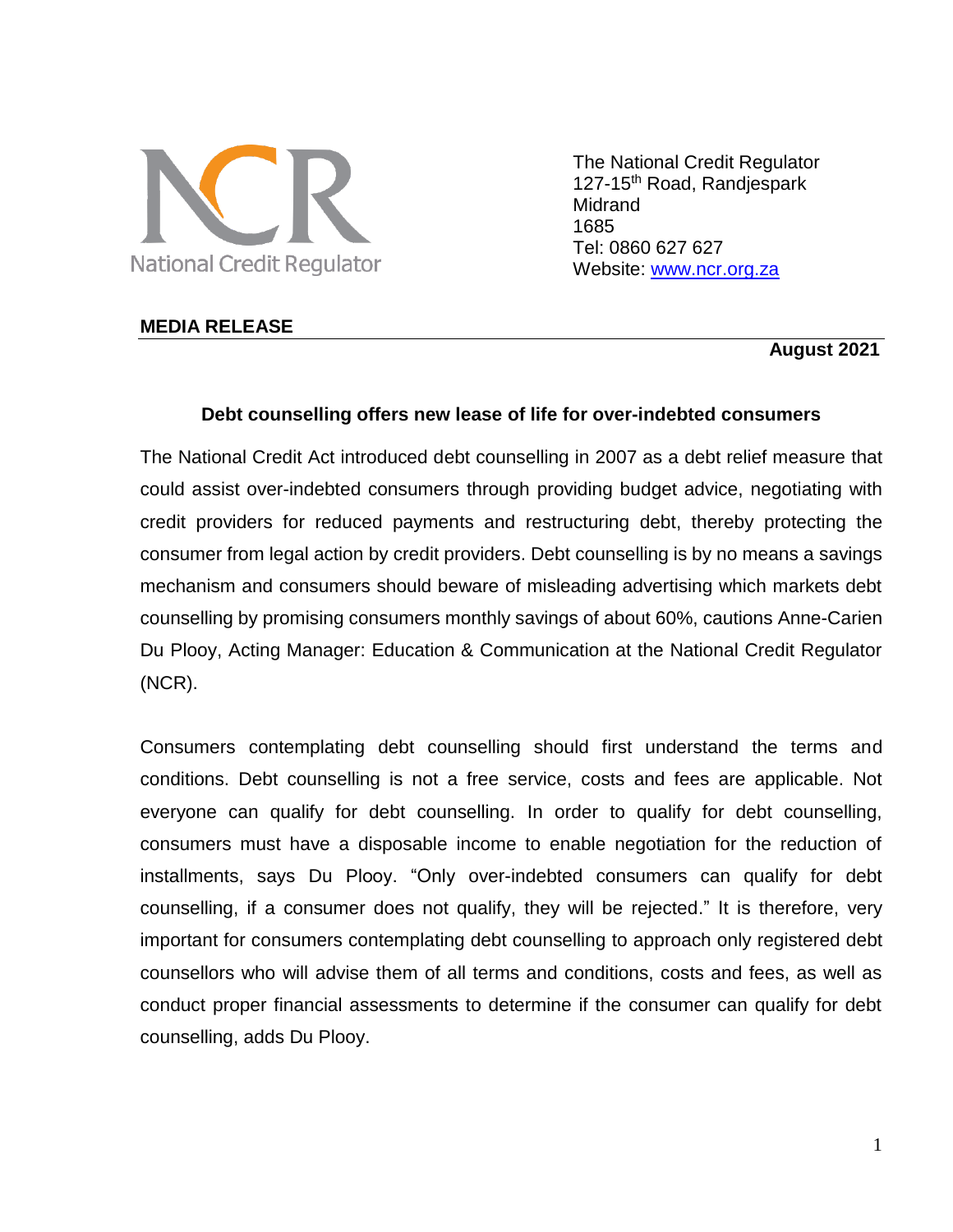Important considerations before contemplating debt counselling:

- Consumers married in community of property need to apply for debt counselling jointly. What this means is that when two people are married in community of property, one cannot simply undergo debt counselling independently. Only those married out of community of property can apply for, and undergo debt counselling independently;
- Consumers under debt administration cannot apply for debt counselling;
- Consumers cannot apply for, or be granted any new credit while they undergo debt counselling;
- Consumers can only exit debt counselling once they have settled all their short term debt which includes vehicle finance, credit and store cards, loans etc. and have received a clearance certificate from their debt counsellor;
- Should a consumer have a home loan account, payments have to be up to date in terms of the debt counselling re-arrangement order before a clearance certificate is issued; and
- A consumer will only be eligible to apply for, or be granted, new credit once they have been issued with a clearance certificate by a debt counsellor.

Remember that debt counselling is not offered free of charge. It is imperative that consumers understand this and are aware of the costs upfront. Debt counselling fees are as follows:

- Application fee: fifty rand (R50.00), payable prior to commencing the assessment. Paid upfront and in full;
- Administration fee: three hundred rand (R300.00) per debt counselling application. Paid upfront and in full;
- Attorney fees: To be agreed upon with the attorney and communicated with the consumer when applying for debt.
- Restructuring fee is either equal to the distributable amount or a maximum fee of eight thousand rand (R8 000.00) for a single applicant. For consumers married in community of property, the restructuring fee is either equal to the distributable amount or a maximum fee of nine thousand rand (R9 000.00). The restructuring fee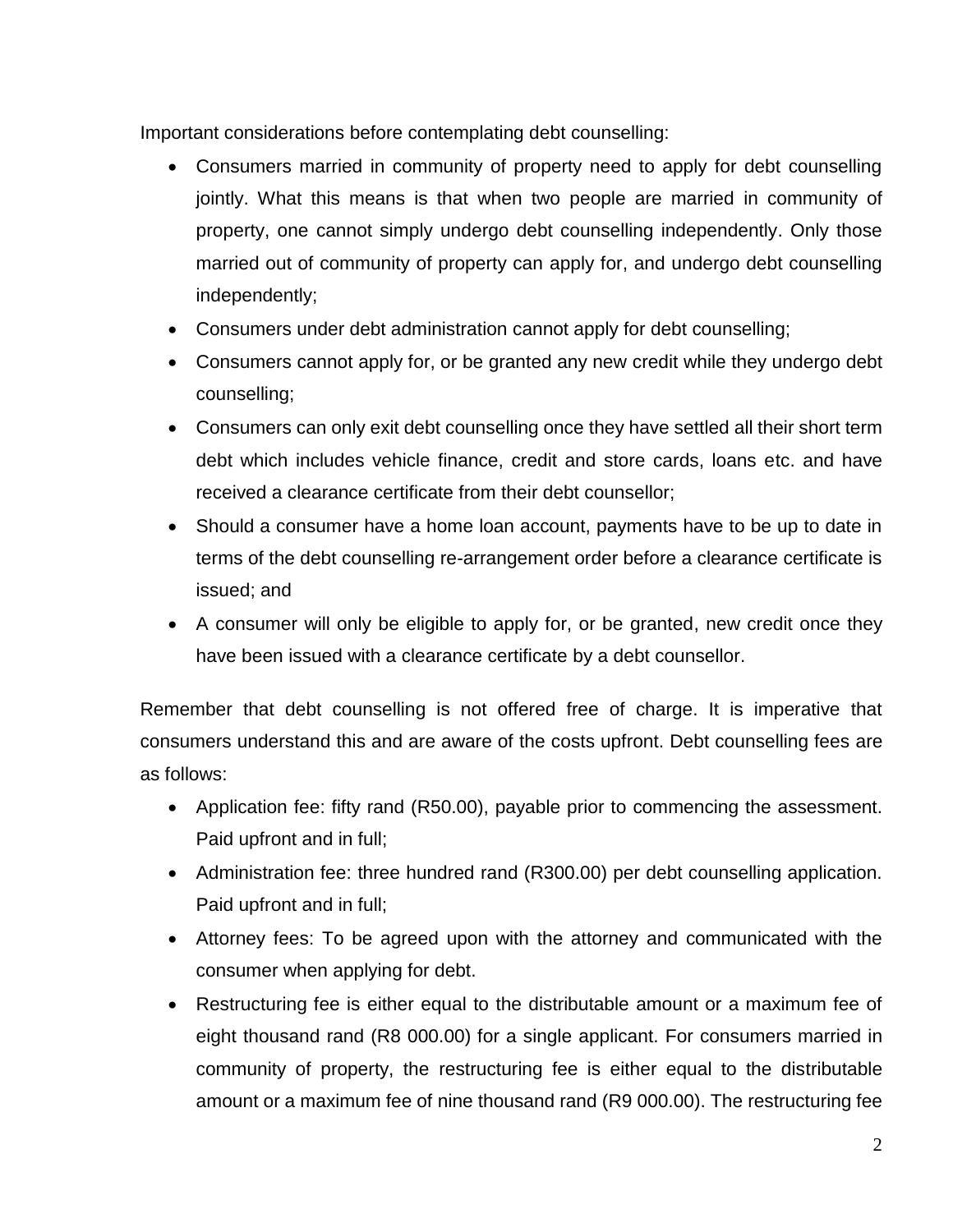is a once off payable in month one (1) after the debt counsellor has drafted and submitted the restructuring documents.

- After the assessment, if the consumer or debt counsellor strongly feels that there is reckless lending, the consumer is liable to pay a once-off fee of one thousand five hundred rand (R1 500.00);
- Aftercare fee: is payable monthly after month two (2) of the debt counselling service. The fee is equal to (five) 5% of the distributable amount up to a maximum fee of four hundred and fifty rand (R450.00);
- NCT Submission fee Submission of the National Consumer Tribunal of R500 (excluding NCT filing fee);
- Once the restructuring process is complete, a consumer can either make their payments directly to their credit provider or through a registered Payment Distribution Agent (PDA); and
- Consumers should request a receipt from the debt counsellor upon payment of the application and administration fees. Debt Counsellors are prohibited from collecting and distributing debt counselling funds to credit providers.

Before signing up for debt counselling, consumers are advised to request information from their debt counsellor on how their debts will be restructured. Once signed up, consumers should also request to be given all debt counselling related documents such as their application form, restructuring proposal and court order. Du Plooy once again stressed the importance that debt counselling should only be done by a debt counsellor registered with the NCR and has a certificate that shows their names and their "NCRDC" number. Consumers have a right to demand to see this proof. The NCR also advises consumers to make use of debt counsellors who are in the vicinity of where they live or work as this enables them to physically visit the debt counsellor's office if the need arises. It is also important to have your debt counsellor's contact details, names, physical address etc. readily available.

Consumers can get a list of all registered debt counsellors o[n www.ncr.org.za.](http://www.ncr.org.za/) Alternatively, consumers can call the NCR on 0860 627 627, concludes Du Plooy.